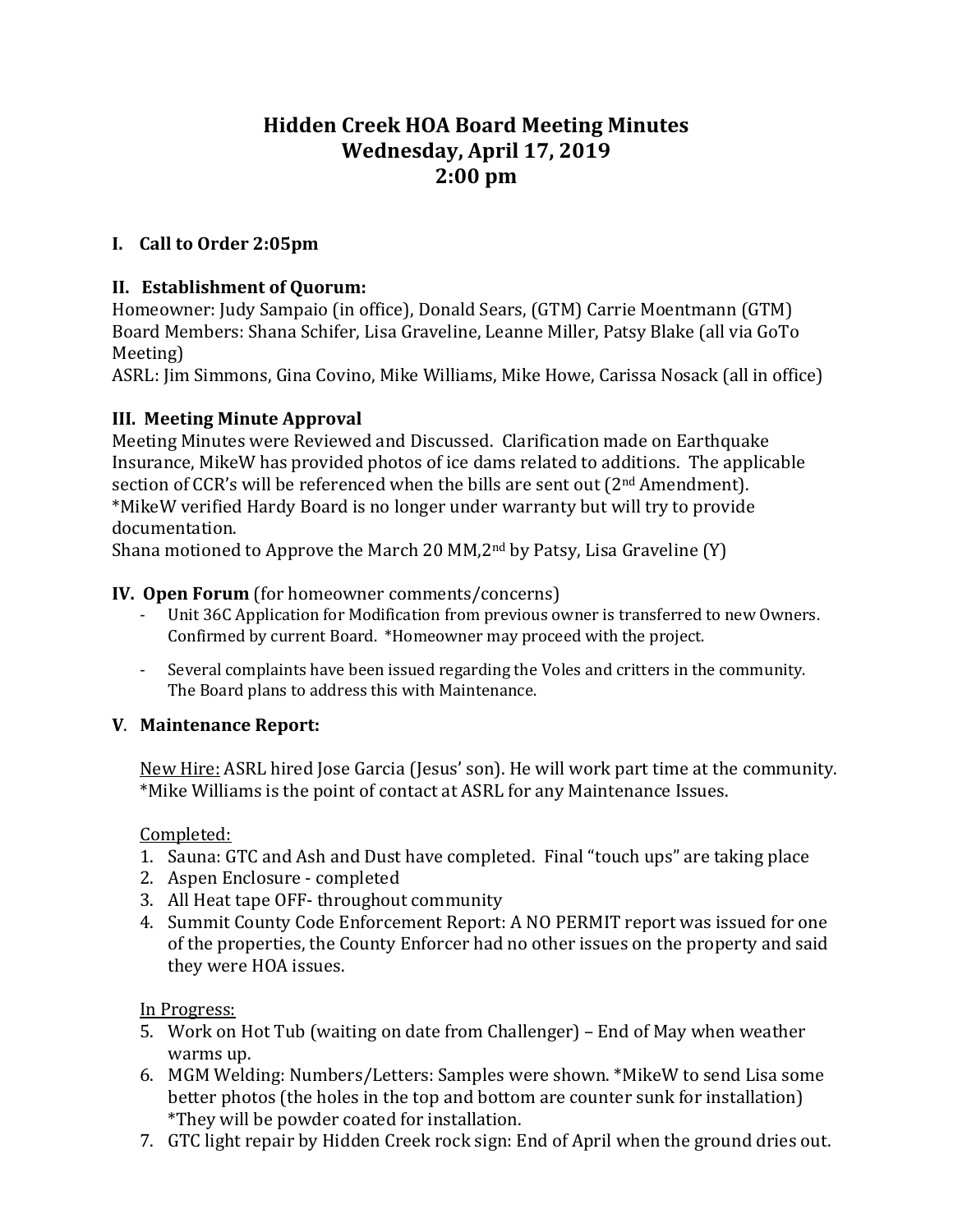8. Retaining wall evaluation – Ballpark cost: \$40K block, \$50K boulder, \$60K Rock Wall will need to be Engineered and will be secured for stability which will reflect in cost.

\*MikeW is beginning to get bids. \*Recommendation is to complete retaining wall prior to asphalt work.

- 9. Re-route downspout by building 3 to French drain will be completed soon (\$300- 400 cost)
- 10. Pond Dredge/silt trap: 2 Options were provided: Drain Pond and let dry OR bring in a pontoon (\$60K cost) and dredge while wet.

Development above property will continue and material will continue to flow in to the area. The runoff into the pond needs to be better controlled if possible. Pendry Project will be beginning in June. CVMA has not reported on any requests for information. No smells have been reported around the pond \*Board Members agree that ASRL primary focus needs to be on keeping the silt trap

cleaned until construction is complete and postpone any dredging. \*MikeW to get more information from Jesus on this process of cleaning silt trap. Altitude: (1) Altitude plans to sod damaged areas (Lisa mentioned caution needs to be used to prevent causing problems with the sprinklers), (2) Resolve Light Post Damage (posts have been "righted", there does not appear to be any electrical damage, light bulbs will need to be checked \*MikeW will further evaluate which posts are working, (3) Sidewalk: Damage appears to be from bad pour of concrete (photos were shown). \*MikeW and Carissa will meet with ANAB to discuss the sidewalk and the need to have it re-done because of the poor quality. ASRL will report back to the Board.

11. Asphalt: (1) ASRL will obtain written confirmation of deposit, (2) Communicate notification of delay because of Mountain Regional Water Station, (3) Open discussion about staging work in phases. Clarification was made on why the project was delayed. \*ASRL will dig up email communication and meeting minutes for MikeW and Carissa to become more familiar with the history and determine what costs have been expended for mobilization and who is paying for them. \*MikeW and Carissa will meet with Top Job to re-open discussions on the project.

### Bids to Present:

- 12. Kiddie Pool Bid Bid presented. Proposal to Re-Purpose space to create a possible BBQ area or large shaded area
- 13. Pest Control Bids 2 Bids reviewed (Back Country & Pest Eliminatin, Inc)
- 14. Roofing 4 Basic sizes of roofs. Sizing on larger roof was questioned and remeasured (confirmed roof 26 is closer to 4500 sqft) \*MikeW will continue to obtain more bids for comparison.

### **VI. CVC/ARC Report - Recommendations**

Standardize! Standardize! Standardize!

1. CHANGE Hidden Creek Remodel Agreement to Hidden Creek Remodel/Modification Application (Approval Process Flow Chart)

Leanne motion to change the name,  $2<sup>nd</sup>$  Shana, Lisa (Y) motion passes. 2. HIDDEN CREEK REMODEL/MODIFICATION STANDARD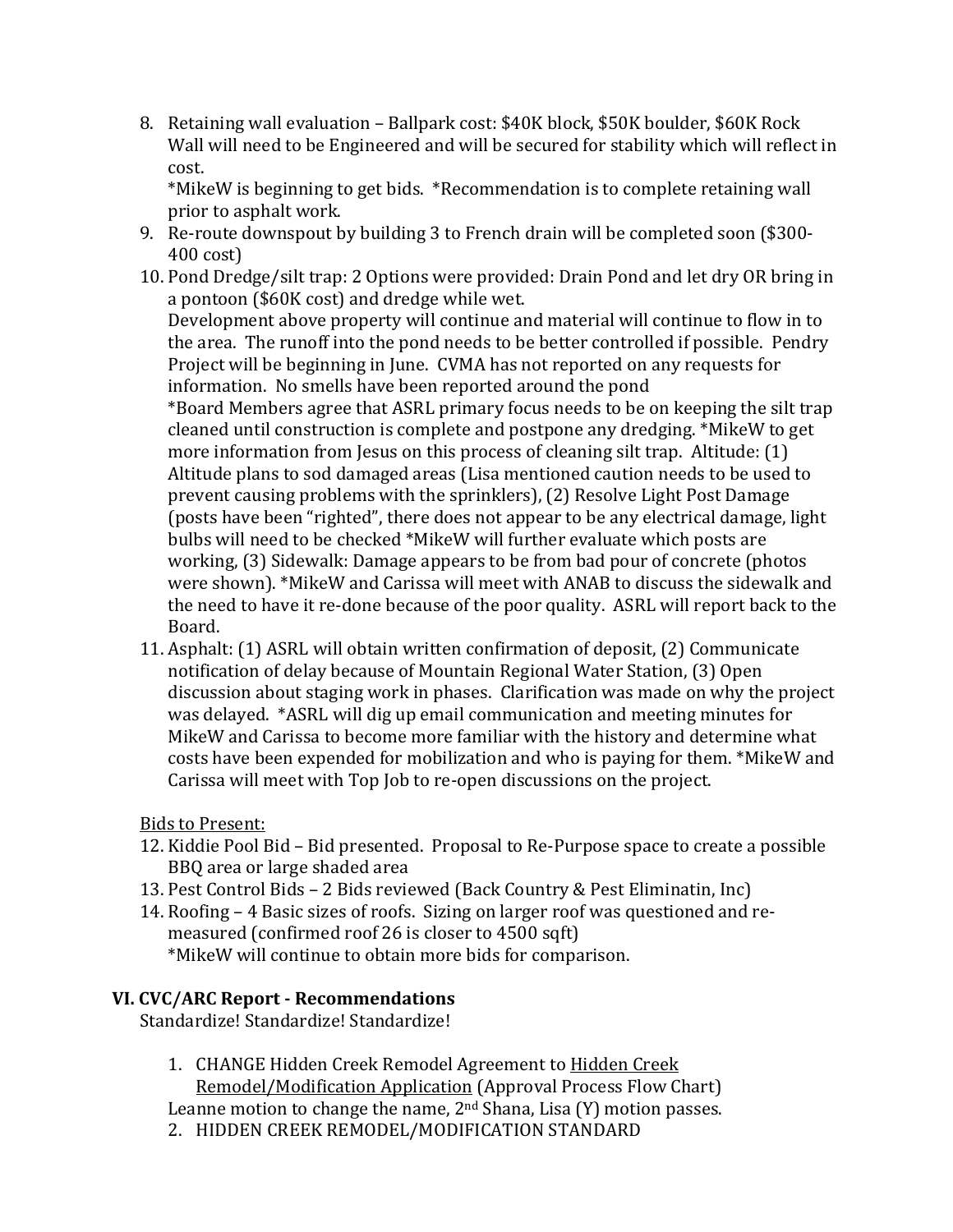HOA Approval can only be given after the following have been submitted for review:

- Architectural Drawings<br>- Engineered Plans (profe
- Engineered Plans (professionally reviewed and stamped) are required when addressing any structural, sound proofing, insulation, ventilation, plumbing and electrical projects.
- Contractor Info: Licensing & Insured/Bonded

Once Approval is Granted:

- A copy of the County Permits must be provided to HOA

Once project is complete: Management needs to verify the details of the work were completed.

Upon Verification of Work by Management: HOA needs to record a form/document with Summit County against the unit to create a historical record of what has been modified in the unit.

\*Additions suggested by Leanne are recorded in the information above.

- 3. ATTIC to LIVING SPACE: Needs to follow Renovation Process (this will be included in the STANDARDS list and a vote will be taken on the final documents) Shana, Lisa, Leanne (Y)
- 4. CABLE INSTALLATION:
	- Only one hole in exterior wall (must be caulked and sealed)
	- Must be secured tightly to building
	- Must be Painted to match exterior unit color

(this will be included in the STANDARDS list and a vote will be taken on the final documents) Shana, Lisa, Leanne (Y)

- 5. SHARED FIREWALL: Follow current Summit County Code
	- Encourage homeowners to bring it current<br>- Follow Hidden Creek Remodel/Modification
	- Follow Hidden Creek Remodel/Modification Standard

(this will be included in the STANDARDS list and a vote will be taken on the final documents) Shana, Lisa, Leanne (Y)

- 6. LANDING: Discussion took place and vote failed on STANDARD of LANDING to be TREX material. Another Vote was postponed till later in the meeting. \*Leanne notated that for personal decks owners can still opt for wood decking. Discussion and vote were revisited: Motion by Lisa for Trex to be the Standard, 2nd Shana, Leanne (Apposed), Patsy (Y)
- 7. STAIR TREADS (2 options) \*Corrections to below meeting minutes was made after the June Meeting Review was requested by Leanne. Metal is used in the meeting minutes, but the actual tread is made of fiberglass. Fiberglass stair tread was approved as the standard.

Time Stamp 2:09:11: Discussion begins with CVC/ARC Recommendations to the Board on Standards

Time Stamp 2:28:03: discussion began on the Stair Tread Standard (it was assumed Lisa, Shana, Leanne and Patsy were still on conference call) Time Stamp 2:28:58: Leanne stated she is not in favor of going with fiberglass treads. Leanne voted against fiberglass stair treads.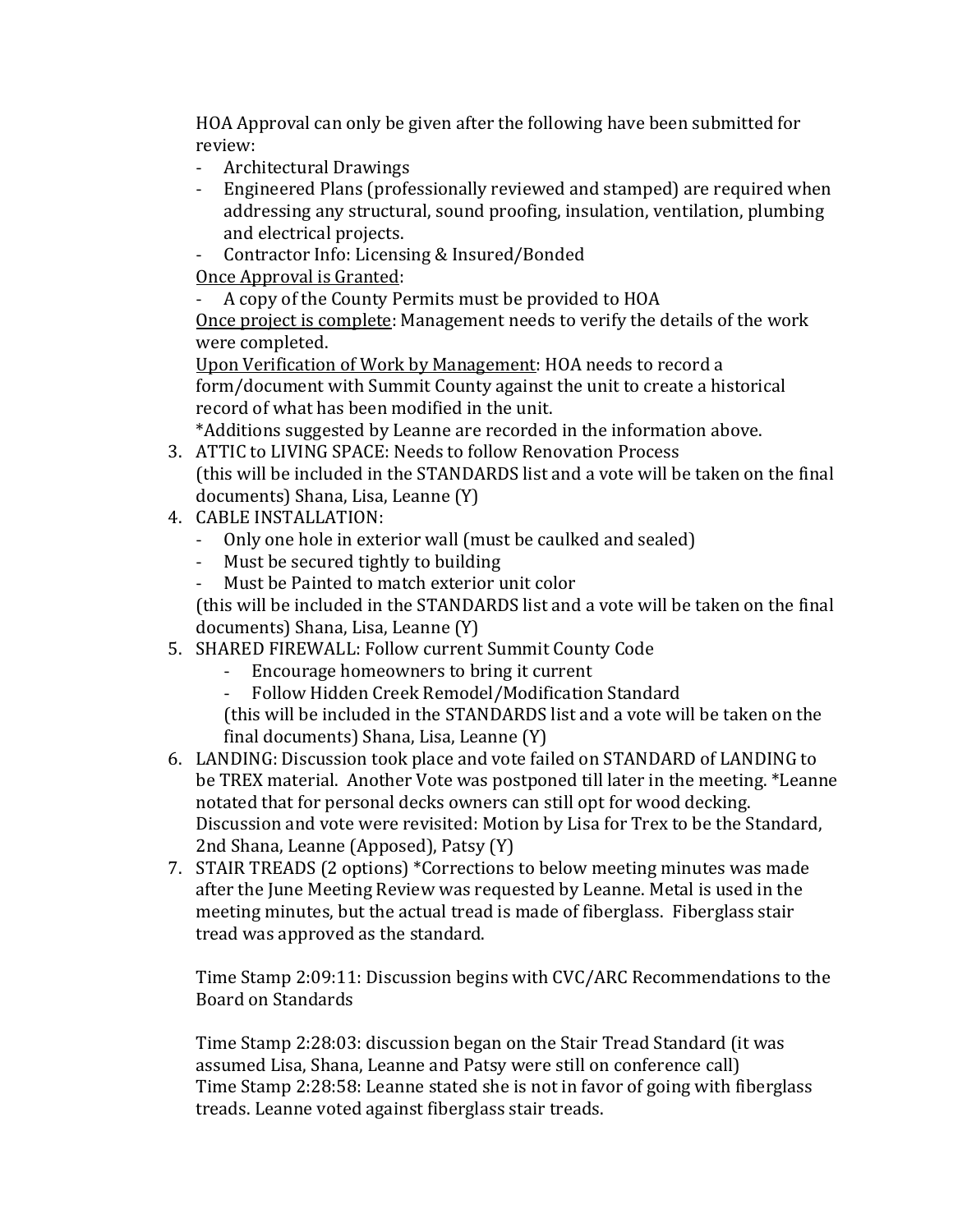Time Stamp 2:29:54: Leanne stated there was no quorum to proceed with a vote, which was inaccurate since Lisa, Shana and Leanne were on the line, as stated by Carissa. Leanne stated since she was against metal treads as a standard, there is no quorum. \* This is not accurate. A quorum was present.

Time Stamp 2:30:19: Carissa mentions we come back to the stair tread vote because we wanted to include Patsy.

Time Stamp 2:52:30: Lisa brought up going back to vote on metal treads as a standard

Time Stamp 2:54:07: Leanne bought up that she asked at last meeting to survey Georgetown owners about whether they would want to switch to metal treads Time Stamp 2:56:56: Noticed call with Board members was dropped

Time Stamp 3:04:50: Carissa asks if the Board would like to postpone decision or make a motion

Time Stamp 3:10:36: Lisa makes a motion to move forward making metal treads the standard

Time Stamp 3:10:55: Shana seconds the motion to make metal treads the new standard

Time Stamp 3:11:05 Lisa mentions she didn't know if Patsy or Leanne were still on the line

Time Stamp 3:11:07: Leanne is opposed

Time Stamp 3:11:13: Carissa mentions Patsy is still on the line, but muted Time Stamp 3:11:21: Leanne comments we are fishing for a quorum, while we wait for Patsy to reply. \*This is not correct.

Time Stamp 3:11:40: Leanne thinks motion failed believing there wasn't a quorum. \*This is not correct.

Time Stamp 3:12:20: Carissa states a written vote (text message to Lisa from Patsy) is a vote because Patsy has been part of conversation.

Time Stamp 3:12:33: Leanne states she will probably file a complaint Time Stamp 3:13:22: Patsy is off mute

Time Stamp 3:15:03: Call with Board members was dropped

Time Stamp 3:15:20: Carissa states that Patsy going in and out of meeting counts as being participant

Time Stamp 3:16:56: Carissa sates Patsy's number has been on screen-just muted. Her vote is valid

Time Stamp: 3:17:36: \*A revote was not needed as the previous motion passed at 3:10:55 as Shana seconded the motion. However, Lisa, Shana, and Patsy all voted in favor of metal treads as the new standard. Leanne opposed.

\*Correction. Metal is used, but the approved tread is made of fiberglass. Note: Leanne Objected to revisited discussion and vote and believes Georgetown owners will be unhappy with the change.

- 8. DOORS 4 TYPES
	- Front: 3 panel design with options for with and without window<br>- Utility/side: 3 panel design with no window
	- Utility/side: 3 panel design with no window
	- Large garage: solid, faux wood grain, classic walnut finish
	- Sliding/French/single to private decks, storm door (existing standard)
	- Door/Lock Hardware (add matte black as an option all hardware on a door must match) Can be keypad or deadbolt.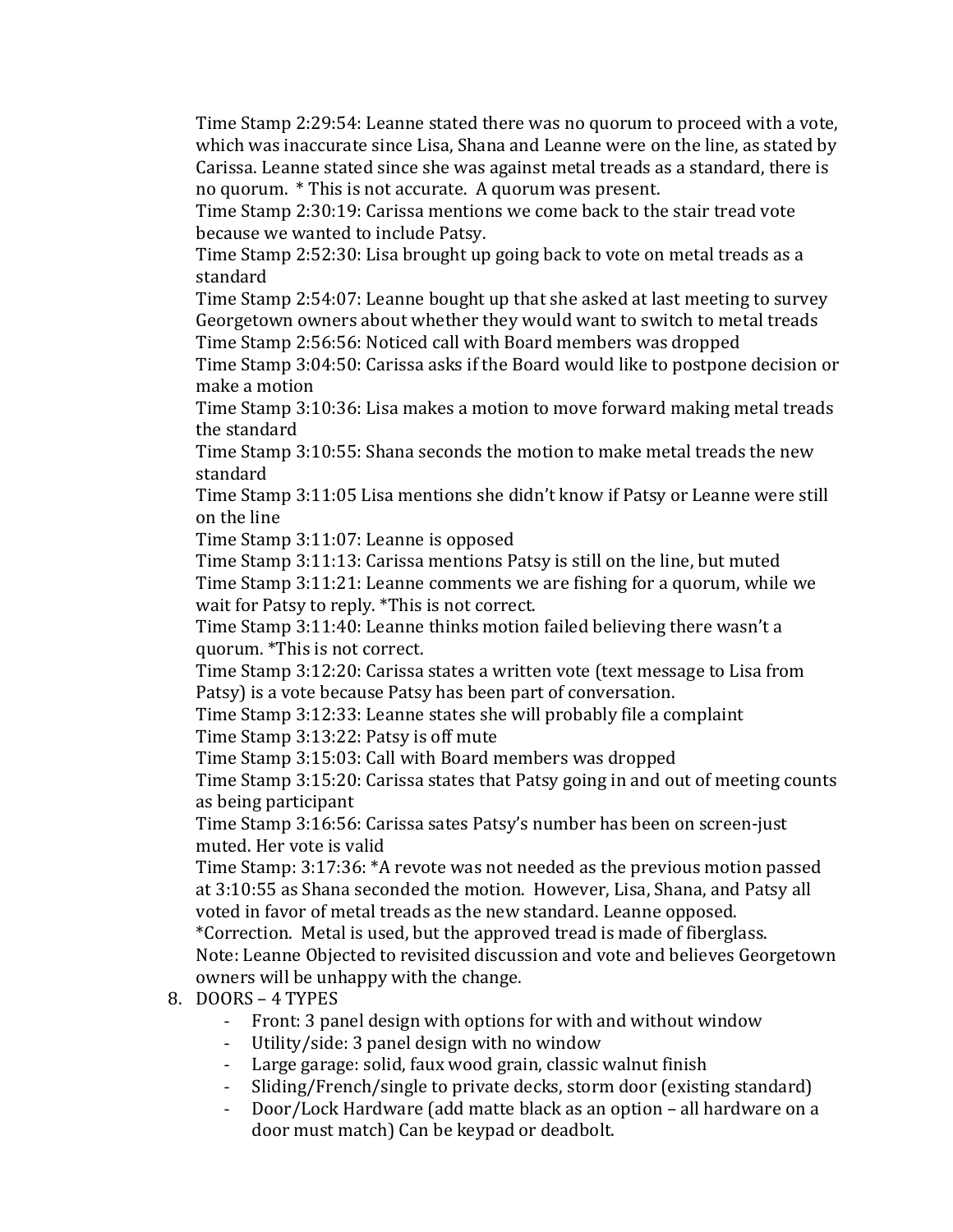Lisa, Leanne, and Shana in favor of this STANDARD

- 9. EXTERIOR A/C
	- Follow Sound Specs/Model Types
	- HOA will provide Vendor Recommendations
	- Split types are allowed
	- Location: preferred locations (on personal decks) with least impact to neighbors

Discussion: Motion to Approve by Shana, 2nd Patsy, Lisa (Y), Leanne Apposed Specifics will be included in the New STANDARDS Document. \*It was noted that interior, portable a/c units are still allowed, vented through window

10. EXTERIOR PAINT: Still under ARC Discussion – manufacturer, base of paint, color and sheen will be specified.

#### **VII. Financial Update**

1. Monthly Report: MikeH

### **1. Budget-to-Actual Variance Reports**

Due to the timing variances of certain projects and expenses, the Hidden Creek HOA budgeted a deficit of revenue over expenses of \$9,624 for the period, the Association is reporting that it ended with a deficit of \$14,033 for the period. This is a \$4,409 unfavorable variance for the period, which is primarily related to increased costs in legal and utilities.

March 2019 Revenues:

The total revenue budgeted for this period is \$68,622, while actual revenue earned is \$69,825. This \$1,203 variance in revenue is primarily attributable to the following:

· Late Fee: This account is better than budget by \$850 due to late fees assessed during the period.

· HOA Violations/Fines Income: There were several violations assessed during the period causing the variance of \$1,000.

March 2019 Expenses:

Period actual expenses of \$83,858 which was more than the budgeted period expenses of \$78,246. This was a 7.17% greater than budget or an unfavorable variance of approximately \$5,612. Significant variances of specific line item expenses include:

· Legal & Professional Fees: the variance of \$3,374 was caused by the unanticipated legal work surrounding the lien process for violations, plat map and easement conversations, and indemnification process for the hot tubs

· Electric: this variance of \$961 which was caused primarily to the colder weather during the period compared to the prior year period. The increase in snow fall and colder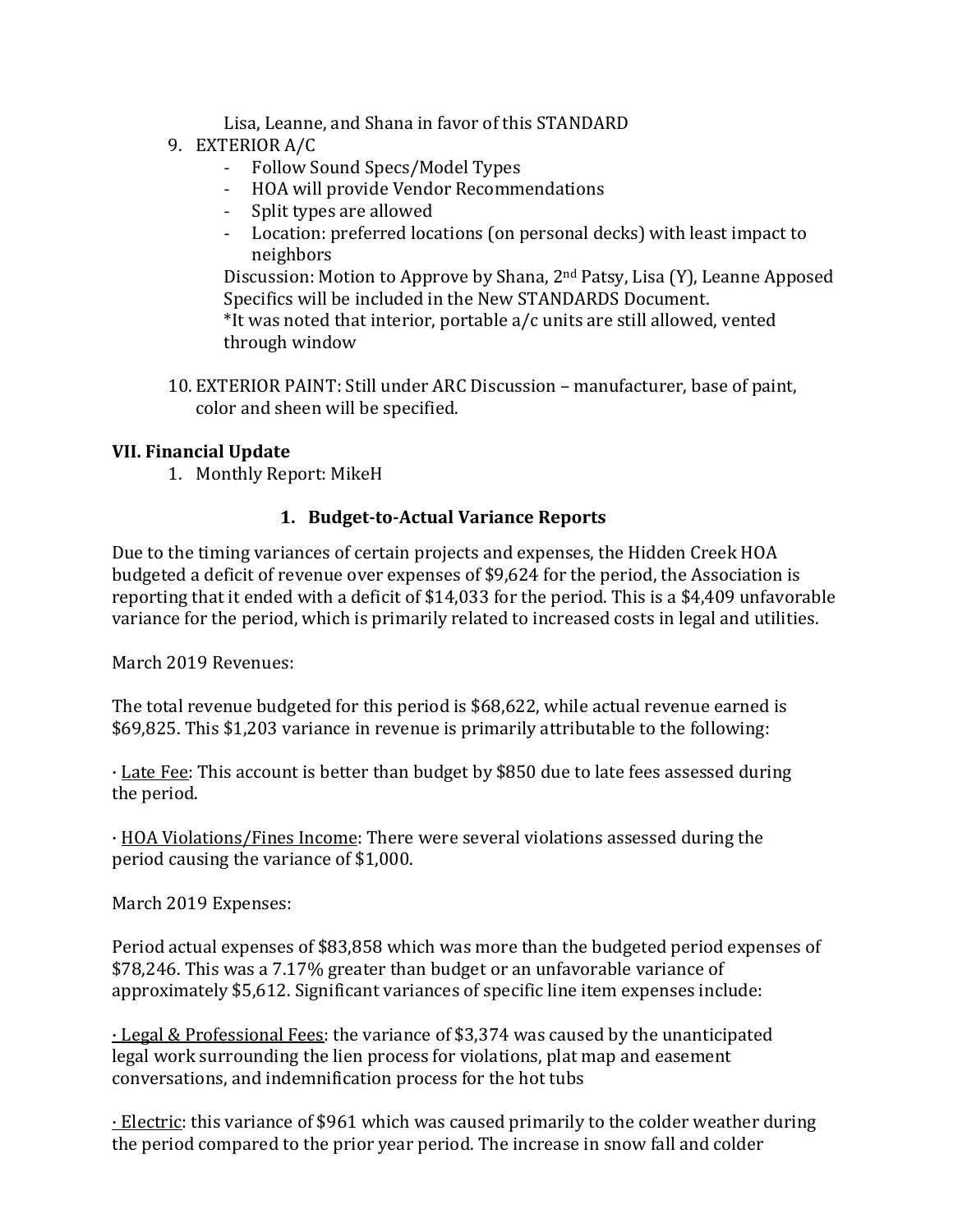temperatures were not anticipated during the budget process causing the variance between actuals and budget amounts.

· Water: the rate increase for water did not happen until June of 2018. Unfortunately, the budgeted water amount did not include the new rate increase for the first five months of the period. This is causing the significant variance when looking at the actual expense compared to the budget.

### **VIII. Governance**

1. Review final changes to "ASRL Bid Procedure" for Hidden Creek Motion by Patsy to Approve as FINAL DOCUMENT, 2nd by Shana, Lisa (Y) 2. Mountain Regional Water Easements and Valve Station – Update by Lisa

Discussion took place. Exhibits were reviewed and email exchanges between the Board Members took place prior to the meeting. There are still come small outstanding questions that the Board will work to get answers to (ingress/egress, valve building). Leanne motioned to Approve the Water Line Easement, Lisa  $2<sup>nd</sup>$ , Shana (Y), Patsy (Y), Dan (via email gave approval) Unanimous

Leanne motioned to discontinue Legal Counsel at this point in time and deal with MR directly. Discussion that it may be necessary in the future to obtain legal advice again was brought up. Lisa  $2^{nd}$  the motion, Shana (Y)

No litigation will be pursued regarding the valve station and it will be built as proposed. \*It is important to document (video and still photos) the current state of the association prior to any construction.

3. New Cable Contract:

Discussion to place and it was determined to postpone a vote until we could clarify a few concerns.

\*Clarifications were made with Luke Baxter via email regarding the base cost per unit at \$47+tax. No premium Channel will be included because of the increase in Speed. HC previously had the Performance package and it is now increased to the Performance Pro tier package (significantly faster).

Motion to approve - unanimous

4. Discuss/Vote on ARC recommendations (Updates needed to Rules & Regulations for new ARC Standards) Noted Above

5. Discussion/Vote on Maintenance Bids/Financial Review

Kiddie Pool Bid/Discussion on Kiddie Pool Re-Purpose: \*As re-quested by Leanne, Carissa will verify in Governing Documents if "kiddie pool" is specifically listed as an amenity. Leanne brought up the history that the kiddie pool has leak issues and that is why it was taken out of service. Patsy, Shana and Lisa are in favor IF we are able to repurpose.

Pest Control Bids: Discussion on types of services, safety for pets and how serious the problem is. There are not sufficient funds budgeted to address this growing problem. \*MikeW to find out how neighboring communities are handling the problem. MikeW to obtain additional bids. (Beeline Pest Control was mentioned by Leanne as who Red Pine uses)

\*MikeH to review through budget and give a proposal on where the funds can come from. They could decrease the amount of funds for Reserve to Budget for Pest Control. HC Budget meets the 10% requirement, and a higher amount is currently contributed.